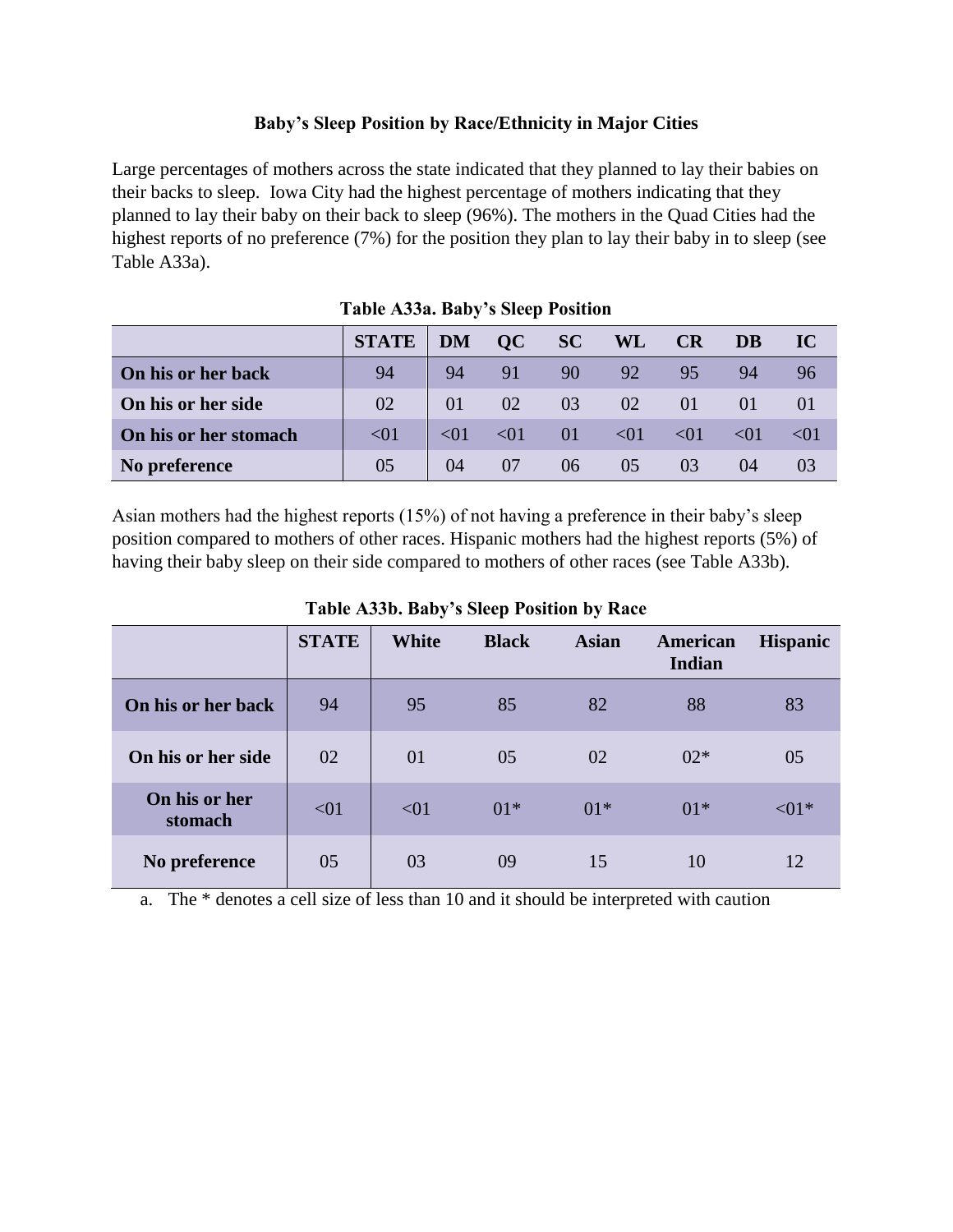In general, White mothers across all major cities in Iowa reported their baby would sleep on their back. White mothers in the Quad Cities and Sioux City had the lowest reports of having their baby sleep on their back (93&; see Table A33c).

|                       | <b>STATE</b> | <b>DM</b>  | OC             | <b>SC</b>       | <b>WL</b> | <b>CR</b>                                                             | DB    | IC         |
|-----------------------|--------------|------------|----------------|-----------------|-----------|-----------------------------------------------------------------------|-------|------------|
| On his or her back    | 94           | 96         | 93             | 93              | 94        | 97                                                                    | 95    |            |
| On his or her side    | 02           | $\Omega$ 1 | 02             | $03*$           | 02        | $01*$                                                                 | $01*$ | $01*$      |
| On his or her stomach | < 01         | $\leq 01*$ |                |                 |           | $\langle 01^* \quad 01^* \quad 01^* \quad 01^* \quad 01^* \quad 01^*$ |       | $\leq 01*$ |
| No preference         | 05           | 03         | 0 <sub>5</sub> | 02 <sup>2</sup> | 03        | 02                                                                    |       |            |

**Table A33c. Baby's Sleep Position – White Mothers**

a. The \* denotes a cell size of less than 10 and it should be interpreted with caution

Among Black mothers, those in the Quad Cities had the highest reports (13%) of no preference on their baby's sleep position (see Table A33d).

|                       | <b>STATE</b> | <b>DM</b> | OC         | <b>SC</b>                                       | WL    | CR    | <b>DB</b>  | IC       |
|-----------------------|--------------|-----------|------------|-------------------------------------------------|-------|-------|------------|----------|
| On his or her back    | 94           | 87        | 79         | 83                                              | 88    | 81    | 86         | 83       |
| On his or her side    | 02           | 03        | $08*$      | $06*$                                           | $04*$ | $06*$ | $10*$      | $06*$    |
| On his or her stomach | < 01         | $01*$     | $\leq 01*$ | $\langle 01^* \quad \langle 01^* \quad \rangle$ |       | $05*$ | $\leq 01*$ | $< 01$ * |
| No preference         | 05           | 09        | 13         | $11*$                                           | 08    | $08*$ | $05*$      | $11*$    |

**Table A33d. Baby's Sleep Position – Black Mothers**

a. The \* denotes a cell size of less than 10 and it should be interpreted with caution

Asian mothers across the major cities had higher reports of no preference compared the overall state's average (see Table A33e).

|                       | <b>STATE</b> | <b>DM</b>  | OC         | SC                                              | WL    | <b>CR</b>                                 | DB          | IC          |
|-----------------------|--------------|------------|------------|-------------------------------------------------|-------|-------------------------------------------|-------------|-------------|
| On his or her back    | 94           | 88         | 92         | $67*$                                           | 69    | 86                                        | $60*$       | 91          |
| On his or her side    | 02           | $01*$      |            | $\langle 01^* \quad \langle 01^* \quad \rangle$ | $03*$ |                                           | $04*$ < 01* | $02*$       |
| On his or her stomach | < 01         | $\leq 01*$ | $\leq 01*$ | $08*$                                           | $03*$ | $\langle 01^* \quad \langle 01^* \rangle$ |             | $\sim$ <01* |
| No preference         | 05           | 10         | $08*$      | $25*$                                           | 24    | $11*$                                     | $40*$       | $07*$       |

**Table A33e. Baby's Sleep Position – Asian Mothers**

a. The \* denotes a cell size of less than 10 and it should be interpreted with caution

While there were very few American Indian mothers in general, they tended to report that they would be having their baby sleep on their back (see Table A33f).